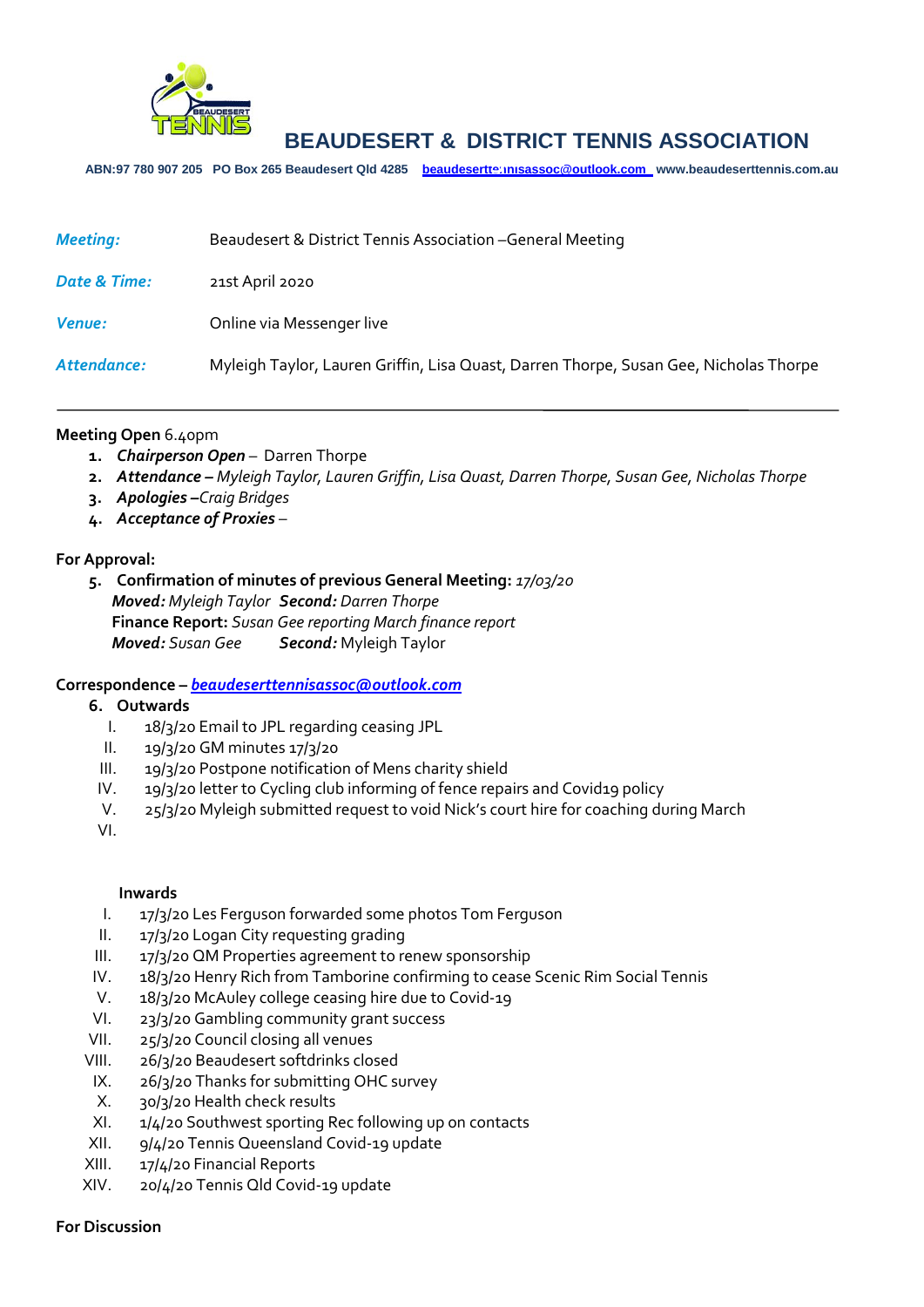

## **BEAUDESERT & DISTRICT TENNIS ASSOCIATION**

**ABN:97 780 907 205 PO Box 265 Beaudesert Qld 4285 [beaudeserttennisassoc@outlook.com](mailto:beaudeserttennisassoc@outlook.com) www.beaudeserttennis.com.au**

| Τ.    | Business arising from Minutes of previous General Meeting: 17/03/20<br>Selwyn park committee meeting - still to confirm                                              |           | <b>Discussion</b><br><b>Action</b> |
|-------|----------------------------------------------------------------------------------------------------------------------------------------------------------------------|-----------|------------------------------------|
| Ш.    | Plan for landscaping front entrance - still in progress                                                                                                              |           |                                    |
| Ш.    | Reserve grade boards report - Darren needs to name plaques from everyone<br>asap                                                                                     | L<br>Ш.   |                                    |
| IV.   | Maz from furniture court sponsorship package -. Nothing more has happened<br>with this. At this stage might be difficult to get someone to come on board due to      | Ш.<br>IV. | <b>Darren</b>                      |
|       | uncertainty in community and business's. Will follow up when everything is back<br>on track                                                                          | V.        | Darren,                            |
| V.    | Removal of Janette from account signatures - motion to remove Janette &<br>Katie from signatory moved by Darren and Lauren seconded. Susan, Lisa &                   |           | Lisa &<br><b>Susan</b>             |
|       | Darren to follow this up                                                                                                                                             | VI.       | <b>Darren</b>                      |
| VI.   | Fire extinguisher checks - Darren to follow up                                                                                                                       | VII.      | <b>Susan</b>                       |
| VII.  | Material for pin board - Darren no longer has access to this, Susan will follow up<br>with seconds.                                                                  |           |                                    |
| VIII. | <b>Book a Court - waiting still on quote</b>                                                                                                                         | VIII.     | <b>Myleigh</b>                     |
| IX.   | Redball GC - 26th July Sunday, volunteers required to be discussed closer to date                                                                                    | IX.       |                                    |
| Χ.    | End of year Junior outstanding trophy - Darren to work criteria                                                                                                      | <b>X.</b> | <b>Darren</b>                      |
| XI.   | Vending machine - Darren to get quotes                                                                                                                               | XI.       | <b>Darren</b>                      |
| XII.  | Active grant - 'The Queensland Government provided \$1083 + GST to                                                                                                   | XII.      | <b>Myleigh</b>                     |
|       | Beaudesert & District Tennis Association to purchase laptop, printer, screen for<br>ease of access for running tournaments to enable Queenslanders to participate in |           |                                    |
|       | sport and recreation activities. Need to post to paper and Jon Krause, need to buy                                                                                   |           |                                    |
|       | Microsoft office. Laptop to be issued to Treasurer to be used and, documented on                                                                                     |           |                                    |
|       | the key register. Stickers etc need to be placed on equipment purchased                                                                                              | XIII.     | <b>Myleigh</b>                     |
| XIII. | Blue Cards for any new positions - all committee members must complete new                                                                                           |           |                                    |
|       | screening forms, Myleigh to email out to everyone to have back before next                                                                                           |           |                                    |
|       | meeting                                                                                                                                                              |           |                                    |
| XIV.  | Fire safety training date - This is difficulty currently due to restrictions however<br>Darren will organise a date and relay as soon as possible                    | KIV.      | <b>Darren</b>                      |
| XV.   | Beaudesert Cycling Club request to access internal door - this request was denied                                                                                    |           | <b>Darren</b>                      |
|       | by executive committee as this door enters coaching room which is under                                                                                              | XV.       |                                    |
|       | coaching agreement. Darren has offered to meet with them to see if there is an                                                                                       |           |                                    |
|       | alternate arrangement that can be made, still yet to hear back.                                                                                                      |           |                                    |

## **7. Agenda**

- I. **Grant** successful \$35k, paid Alan Mitchell his payment for successful grant
- II. **Fence** was replaced. Gap behind courts 1 & 2 to avoid balls going underneath. Darren and Lisa suggested putting crusher dust under that. Windbreakers put back up. Darren is going to create a template to cut holes into banners to stop issue again. Myleigh suggested to talk to banner maker as these banners are under warranty. Lisa agreed that this should be done from professionals.
- III. **Covid-19** We closed as per regulations on 25/3/20 (see attached) we have receive email from TQ nothing has changed from suggestions to stay closed. Council direction. Email to members. Lauren suggested to contact schools see if coaching could be done on their courts however Nick said that Hillview have already confirmed that this is not possible.

**Agenda Action I. Darren, Myleigh II. Darren III. Myleigh IV. Darren**